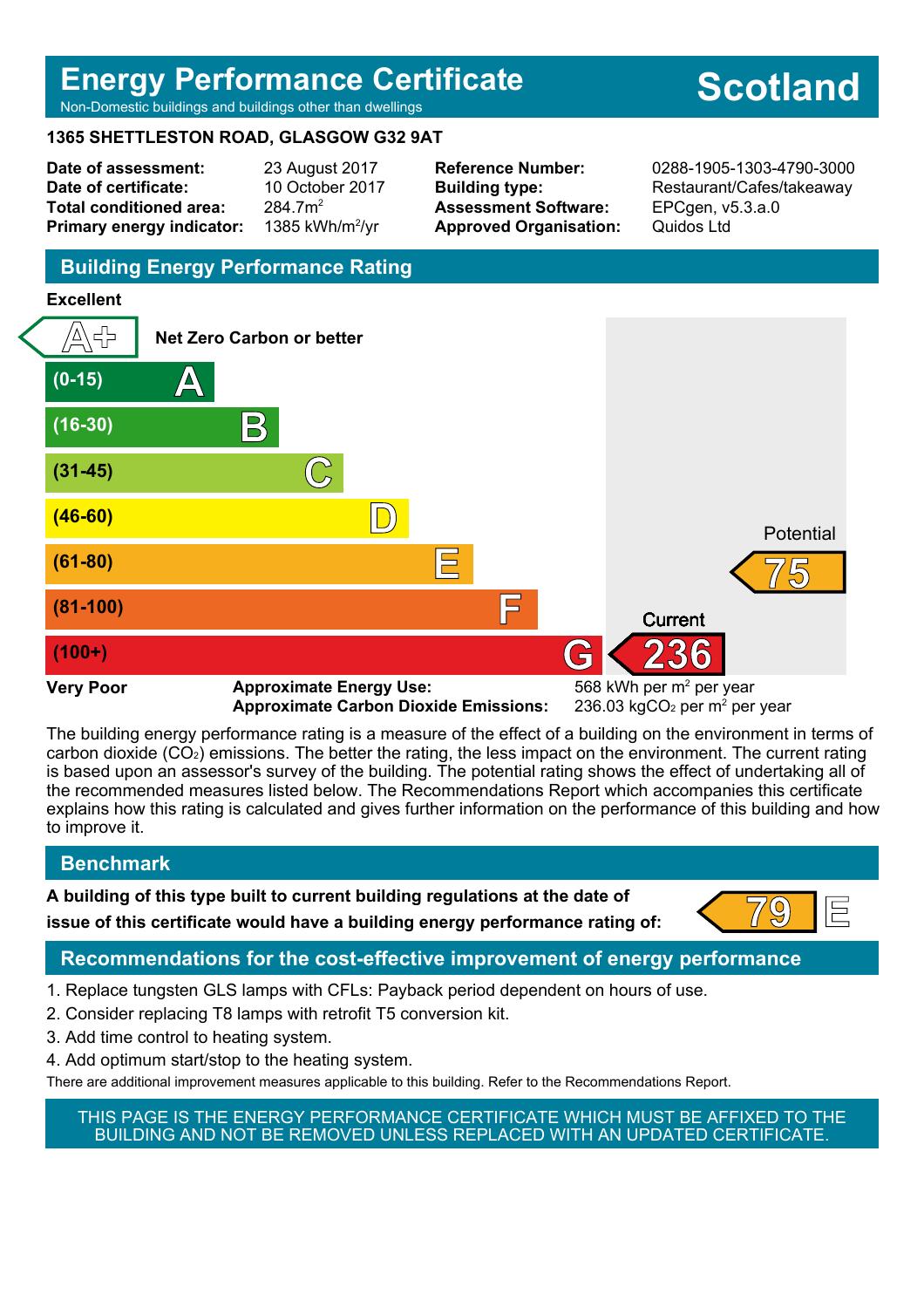#### **Background**

This section provides additional information regarding the building and your energy assessment.

| Building type:               | <b>Restaurants and Cafes/Drinking</b><br>Establishments/Takeaways |
|------------------------------|-------------------------------------------------------------------|
| Total useful floor area:     | 285m <sup>2</sup>                                                 |
| Main heating fuel:           | <b>NaturalGas</b>                                                 |
| <b>Building Environment:</b> | HeatingandNaturalVentilation                                      |
| Renewable energy source:     | None                                                              |
| Electricity:                 | Grid supplied                                                     |

The Recommendations Report provides additional information in support of your Energy Performance Certificate. It was produced in line with the Government's approved calculation methodology and is based upon output from DesignBuilder Software Ltd, DesignBuilder SBEM, v5.0.3, SBEM, v5.3.a.0.

This calculates energy used in the heating, hot water provision, lighting and ventilation of your building. Different fuels produce different amounts of carbon dioxide for every kilowatt hour (kWh) of energy used. The calculation methodology therefore applies fuel emission factors to energy use for each fuel used to give an overall rating for your building. This assessment covers all fixed building services but excludes energy used in portable appliances, office equipment and for industrial processes.

As buildings can be used in different ways, energy use is calculated using standard occupancy assumptions which may be different from the way you use your building. The rating also uses national weather information to allow comparison between the performance of similar buildings in different parts of Scotland.

Further information on the assessment process and approved software tools can be found online at: www.scotland.gov.uk/epc.

#### **Recommendations for improvement**

This section lists the improvement measures recommended on your Energy Performance Certificate and further action you can take to improve the performance of your building. These measures have been checked by your assessor as being appropriate for your building and are listed under four headings: short payback period, medium payback period, long payback period and other improvement measures.

The calculation tool has automatically produced a set of recommendations which are reviewed by your assessor to ensure that they are relevant to the building and its use. The assessor may add or remove recommendations and may also have commented on the recommendations based upon their professional knowledge and expertise. This may include inserting additional recommendations or measures under 'other recommendations' (see below).

Note that these recommendations do not include advice on matters relating to the operation and maintenance of your building as such cannot be identified or represented within the calculation process.

#### Implementing improvements - legal disclaimer.

The advice provided in this Recommendations Report is intended to be for information only. Recipients of this report are advised to seek further professional advice before making any decision on how to improve the energy performance of the building.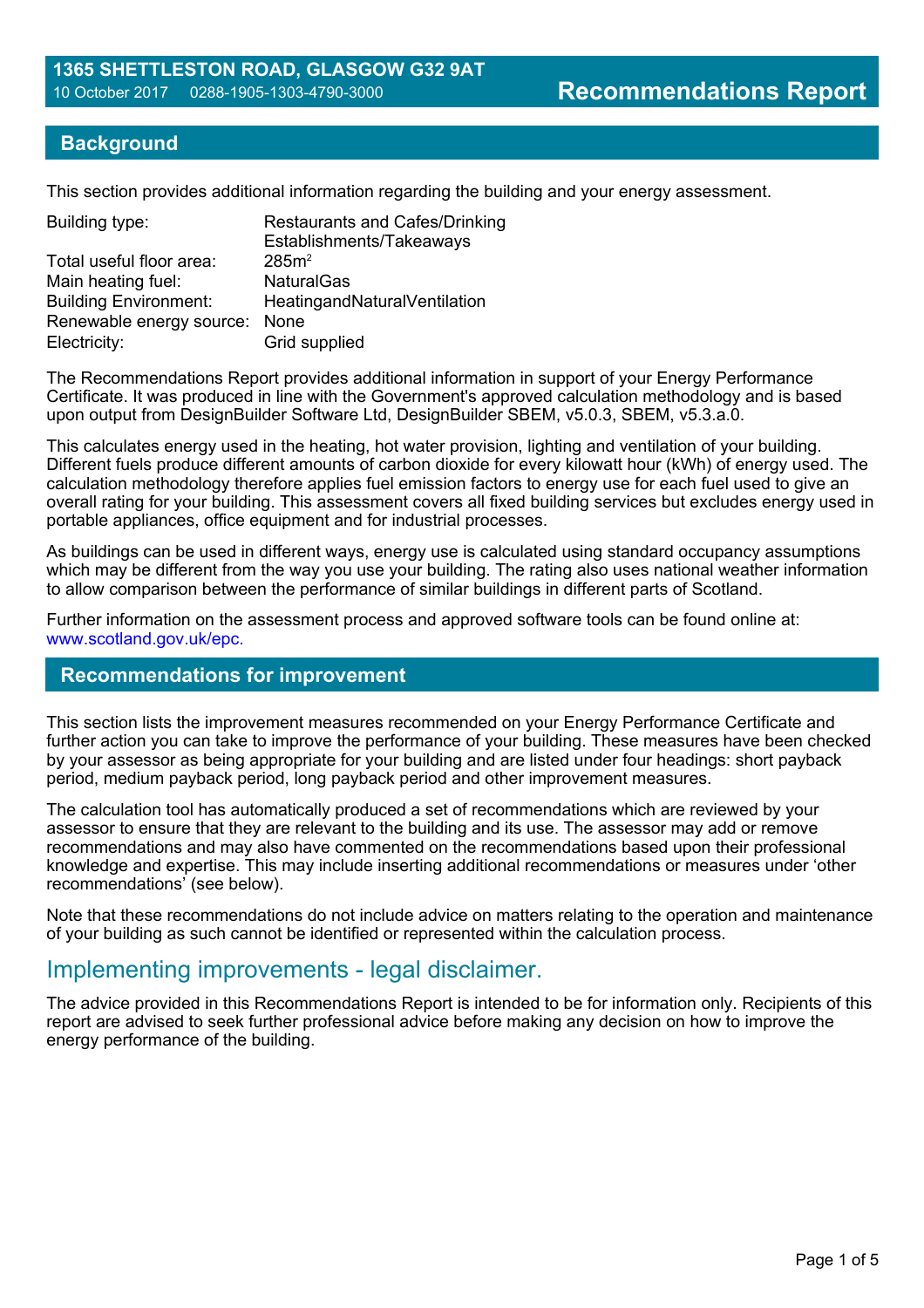# **1365 SHETTLESTON ROAD, GLASGOW G32 9AT**

### **Recommended measures with a short payback period (less than 3 years)**

| <b>Recommendations (short payback)</b>                                                                                                                                                                                 | <b>Potential Impact</b> |
|------------------------------------------------------------------------------------------------------------------------------------------------------------------------------------------------------------------------|-------------------------|
| Replace tungsten GLS lamps with CFLs: Payback period dependent on hours of use.                                                                                                                                        | <b>LOW</b>              |
| Consider replacing T8 lamps with retrofit T5 conversion kit.                                                                                                                                                           | <b>MEDIUM</b>           |
| Add time control to heating system.                                                                                                                                                                                    | <b>LOW</b>              |
| Add optimum start/stop to the heating system.                                                                                                                                                                          | <b>MEDIUM</b>           |
| Introduce HF (high frequency) ballasts for fluorescent tubes: Reduced number of<br>fittings required.                                                                                                                  | <b>LOW</b>              |
| The default heat generator efficiency is chosen. It is recommended that the heat<br>generator system be investigated to gain an understanding of its efficiency and<br>possible improvements.                          | LOW                     |
| Some walls have uninsulated cavities - introduce cavity wall insulation.                                                                                                                                               | <b>MEDIUM</b>           |
| Some windows have high U-values - consider installing secondary glazing.                                                                                                                                               | <b>MEDIUM</b>           |
| Add local temperature control to the heating system.                                                                                                                                                                   | <b>MEDIUM</b>           |
| Add weather compensation controls to heating system.                                                                                                                                                                   | <b>MEDIUM</b>           |
| Add local time control to heating system.                                                                                                                                                                              | <b>MEDIUM</b>           |
| In some spaces, the solar gain limit defined in the NCM is exceeded, which might<br>cause overheating. Consider solar control measures such as the application of<br>reflective coating or shading devices to windows. | <b>MEDIUM</b>           |
| Carry out a pressure test, identify and treat identified air leakage. Enter result in EPC<br>calculation.                                                                                                              | <b>MEDIUM</b>           |
| Some glazing is poorly insulated. Replace/improve glazing and/or frames.                                                                                                                                               | <b>MEDIUM</b>           |
| Consider installing an air source heat pump.                                                                                                                                                                           | <b>HIGH</b>             |

#### **Recommended measures with a medium payback period (3 to 7 years)**

| <b>Recommendations (medium payback)</b>        | <b>Potential Impact</b> |
|------------------------------------------------|-------------------------|
| Consider installing a ground source heat pump. | <b>HIGH</b>             |

#### **Recommended measures with a long payback period (more than 7 years)**

| <b>Recommendations (long payback)</b>                            | <b>Potential Impact</b> |
|------------------------------------------------------------------|-------------------------|
| Roof is poorly insulated. Install or improve insulation of roof. | <b>MEDIUM</b>           |
| Consider installing building mounted wind turbine(s).            | LOW                     |
| Consider installing solar water heating.                         | LOW                     |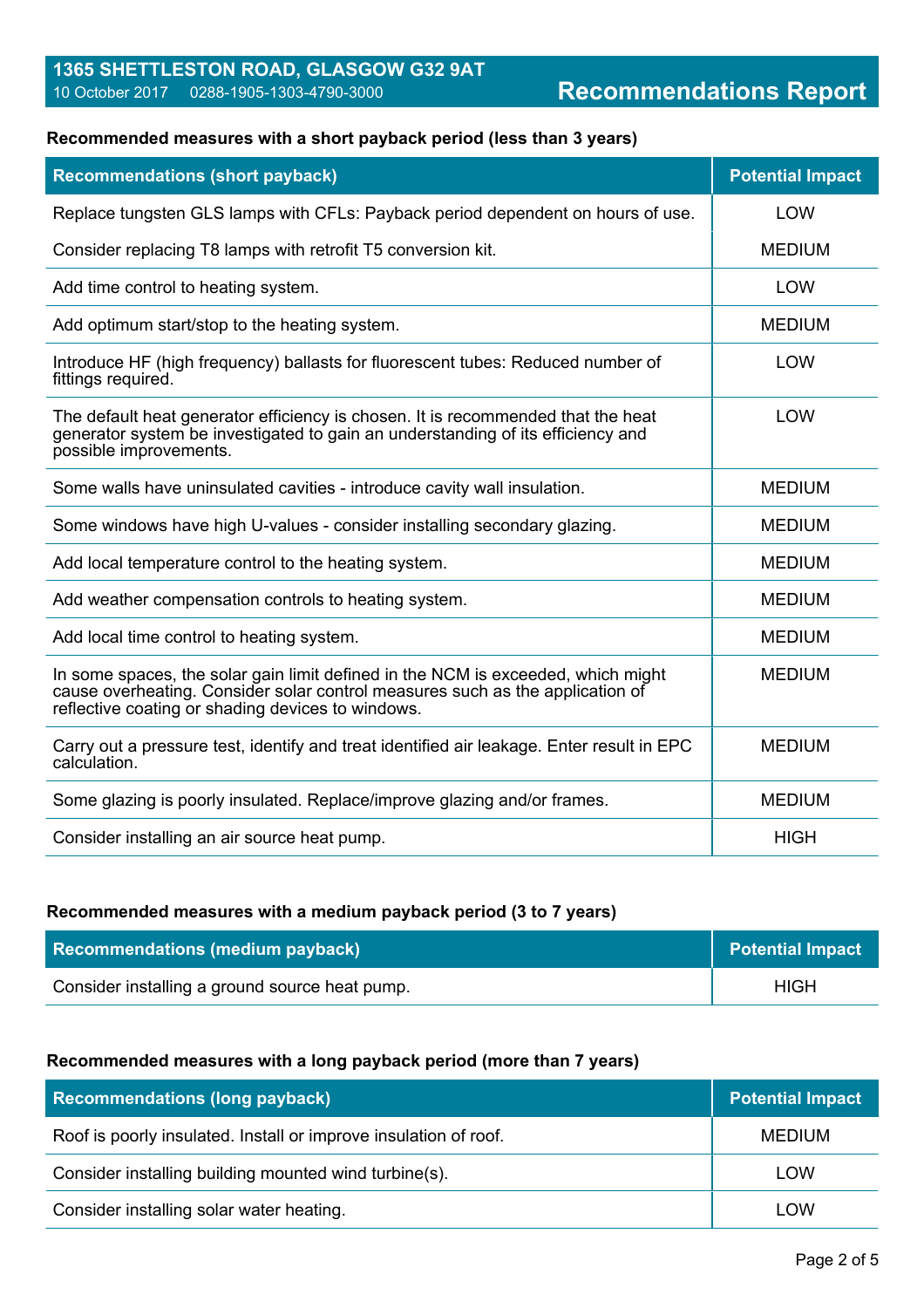| <b>Recommendations (long payback)</b> | <b>Potential Impact</b> |
|---------------------------------------|-------------------------|
| Consider installing PV.               | LOW                     |

### Other measures

This section lists other measures selected by your assessor based upon an understanding of the building and/or a valid existing Recommendations Report.

**Your assessor has not identified other measures for this building.**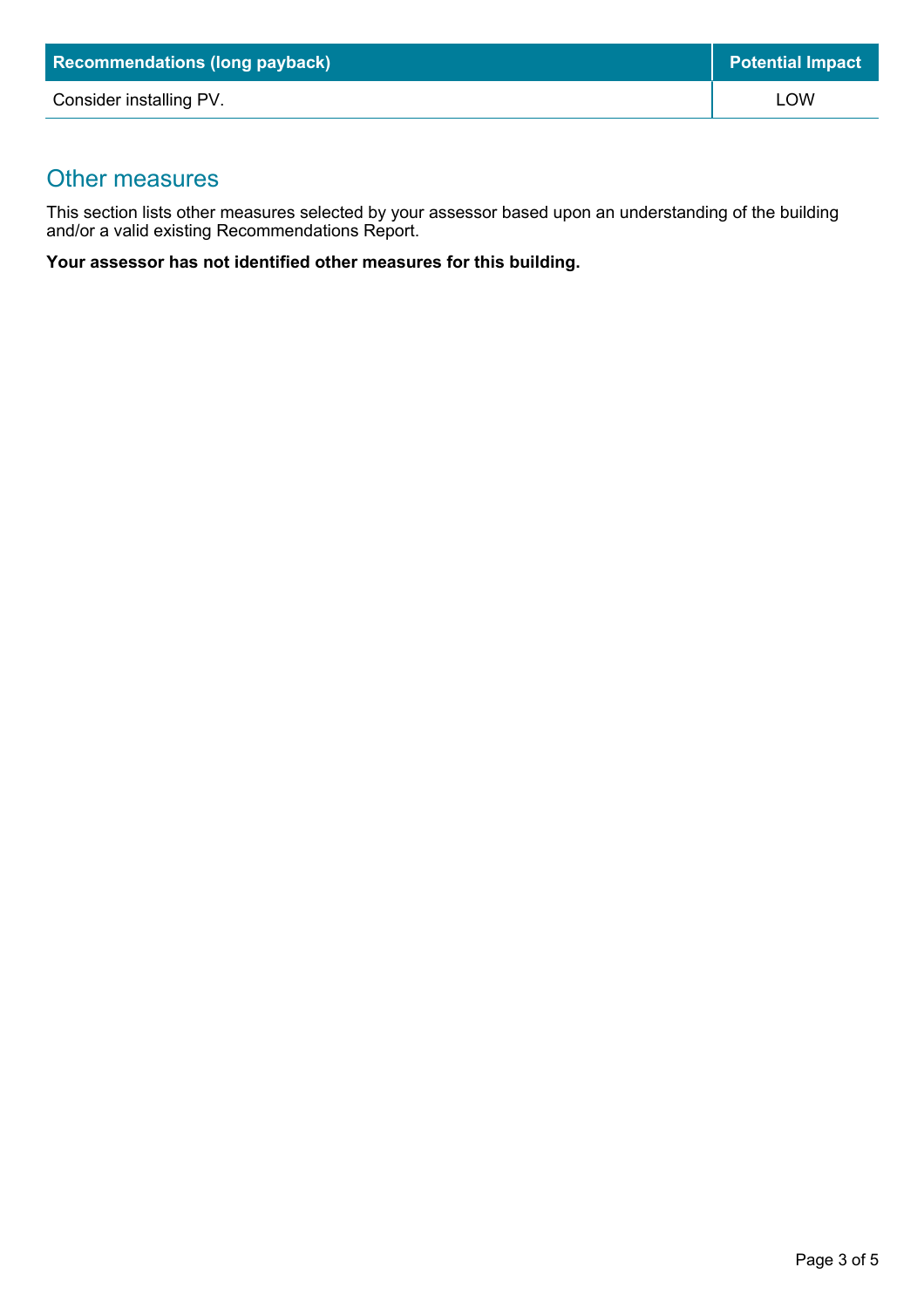## Payback period:

Payback periods are based upon data provided by Good Practice Guides and Carbon Trust energy survey reports and are average figures calculated using a simple payback method. It is assumed that the source data is correct and accurate, using up to date information.

They should be considered indicative. The figures have been calculated as an average across a range of buildings and may therefore differ from the actual payback period for the building being assessed. It is recommended that the cost effectiveness and payback of each suggested measure be further investigated before making any decision on how to improve the energy efficiency of your building.

## Carbon Impact:

Each measure is assigned a low, medium or high potential impact on the energy efficiency of your building. This relates to their potential to reduce carbon dioxide emissions arising from energy used in your building. For automatically generated recommendations, the carbon impact is determined by the approved software but may be adjusted by your assessor based upon their knowledge of the building. The impact of 'other recommendations' is determined by the assessor.

#### **Comparative assessment - Feed-in Tariff**

Eligibility for standard tariff for solar PV under the DECC Feed-in Tariff initiative is contingent on a minimum energy efficiency requirement being met. This requires a building to have an EPC band of D or better. Further information can be found at: www.decc.gov.uk/fits This requirement is based upon the means of determining EPC band which is used in England & Wales.

**If calculated using this process, but using Scottish climate data, your building would currently have an EPC band of E (and a rating of 107).**

#### **Requirements under section 63 of the Climate Change (Scotland) Act**

From 1 September 2016, regulations require the assessment and improvement of existing non-domestic buildings with an area of more than 1,000 m². See www.gov.scot/section63 for information.

As this building does not exceed 1,000 m<sup>2</sup> in area, it is not currently subject to these regulations.